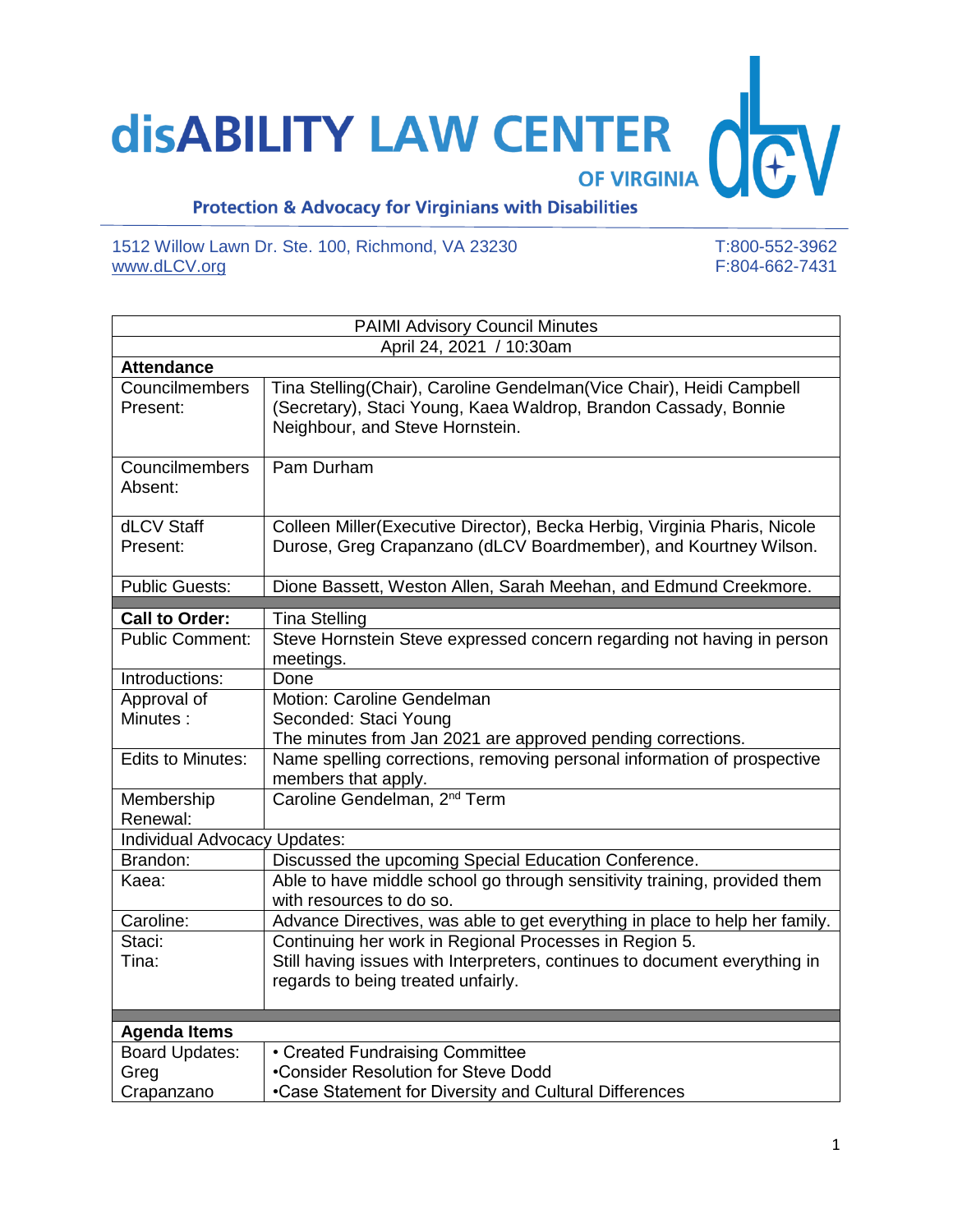| <b>Litigation Report:</b>                       | •Possible purchase of own building<br>. Program needs assessment with PAIMI's help<br>•Identify new resources, \$50K grant from JMU<br>•Abuse and Neglect Database<br>•Create ability to get vaccine for Covid-19<br>•Grant to help fight domestic violence in families<br>•Seeking diverse candidates with Fundraising/marketing experience<br>Greg answers questions from the Council.<br>•Human Rights process, VOPA converted into a real due process, still                                                                                                                                                                                                                                                                                                                                                                                                                                                                                                                                                                                                                                                                                                                                                                                                                                                                                                                                                                                                                                                                                                                                                                                                                                                                                                                    |
|-------------------------------------------------|-------------------------------------------------------------------------------------------------------------------------------------------------------------------------------------------------------------------------------------------------------------------------------------------------------------------------------------------------------------------------------------------------------------------------------------------------------------------------------------------------------------------------------------------------------------------------------------------------------------------------------------------------------------------------------------------------------------------------------------------------------------------------------------------------------------------------------------------------------------------------------------------------------------------------------------------------------------------------------------------------------------------------------------------------------------------------------------------------------------------------------------------------------------------------------------------------------------------------------------------------------------------------------------------------------------------------------------------------------------------------------------------------------------------------------------------------------------------------------------------------------------------------------------------------------------------------------------------------------------------------------------------------------------------------------------------------------------------------------------------------------------------------------------|
| <b>Colleen Miller</b>                           | needs work<br>• AMICA's Brief, arguing for the standard of care<br>•Voting Rights, Access to ballots for the visually impaired<br>•Settlement Agreement with U.S. Courts for individuals with disabilities,<br>the Commonwealth moving for dismissal and the concern that the courts<br>will "get tired".<br>Colleen answers questions from the Council.                                                                                                                                                                                                                                                                                                                                                                                                                                                                                                                                                                                                                                                                                                                                                                                                                                                                                                                                                                                                                                                                                                                                                                                                                                                                                                                                                                                                                            |
| Legislative<br>Report:<br><b>Colleen Miller</b> | •Legislation passed to allow evidence of mental illness in criminal<br>proceedings<br>•Mandatory Outpatient Treatment bill passed, Advance Directive<br>followed, takes out agreement, ability to comply, extends length to 180<br>days maximum, concerns it may affect employment or education, judge<br>must consider these issues.<br>•Patient's ready for discharge that have not been moved out, getting<br>push-back, study group to figure out why discharge planning is not<br>working, problem may lie with CSB's and/or housing.<br>•The Joint Subcommittee to Study Mental Health Services in the 21 <sup>st</sup><br>Century led by Sen. Creigh Deeds has been passed to turn into a<br>Commission. They have refused to allow Consumer membership on this<br>Deed's Commission and dLCV will continue to pursue Consumer<br>Membership.<br>•Previous proposed budgets added significant number of beds at Central<br>State Hospital, the new one did not.<br>• Three bills were successful<br>-Curbside voting allowed<br>-Employment, illegal to discriminate on sexuality, but left out" disabilities<br>intentionally, dLCV persuaded to change it and was successful. Now<br>have protections in State Law, applies to ANY employer.<br>-CHRIS Reporting Law, from ANY provider by DBHDS, also negotiating<br>with Adult Protective Services to investigate abuse and neglect, in effect<br>July 1, 2021.<br>Colleen answers questions from the Council.<br><b>PAIMI GRANT OVERVIEW</b><br>•Pre-employment Transition Services<br>.BonAir-DJJ facilities monitoring remotely, Covid-19 outbreaks were<br>staff.<br>.EBL work, concerns of high number of people still in the hospital, hopes<br>to bring a reporter to the State Human Rights Committee meeting to |
|                                                 | cover this issue.<br>. Work with Supportive Decision making and Advance Directives.<br>. PAIMI case numbers increased dramatically in 2020, some of these<br>numbers may have been artificially depressed.                                                                                                                                                                                                                                                                                                                                                                                                                                                                                                                                                                                                                                                                                                                                                                                                                                                                                                                                                                                                                                                                                                                                                                                                                                                                                                                                                                                                                                                                                                                                                                          |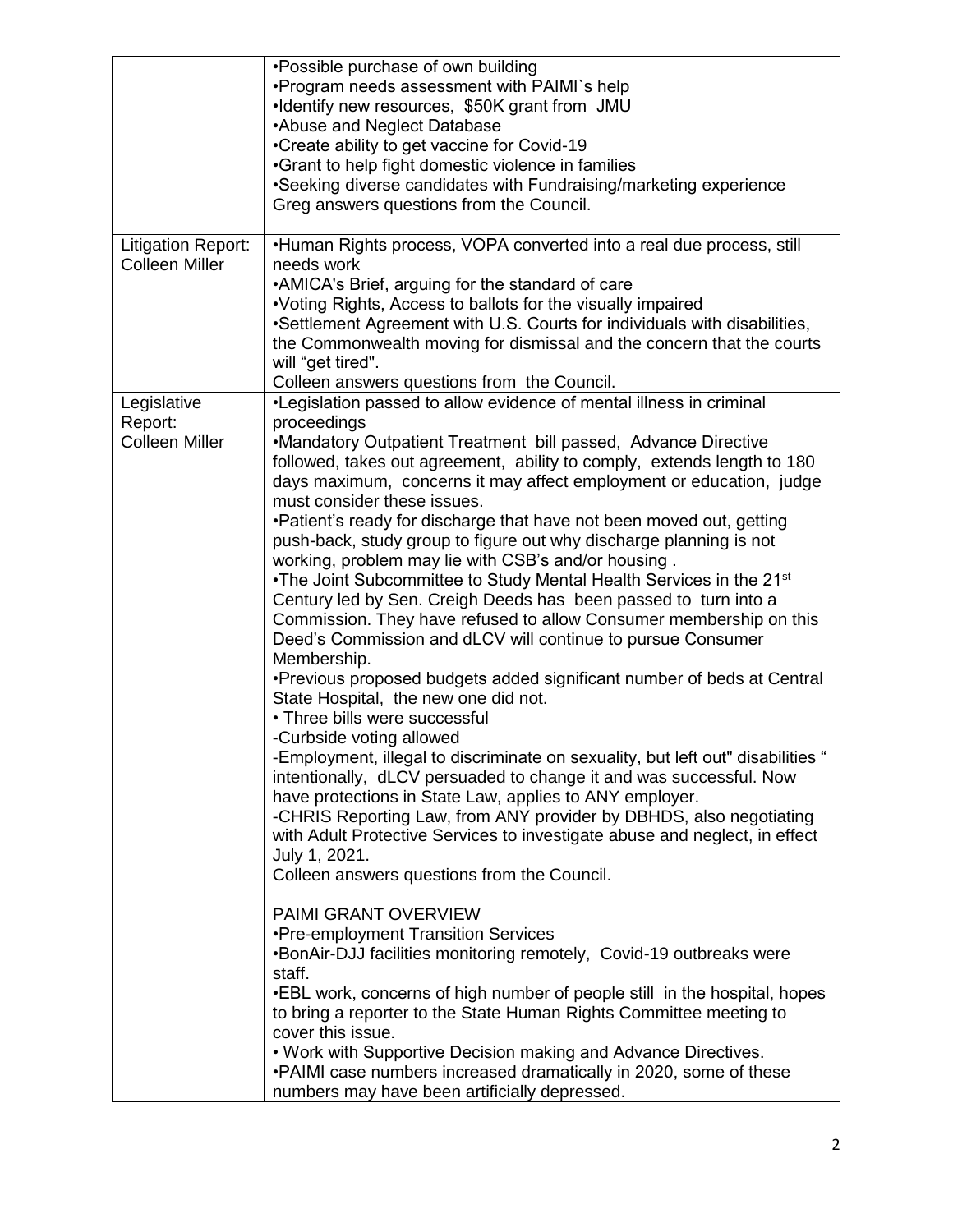| By-Laws<br>Discussion:<br><b>Tina Stelling</b> | •Presented to Board of Directors to go into legal effect<br>.Out-dated material, need to update<br>•Article III- Required 60% to be Consumer Services, language to be<br>changed to follow regulations and include family, Chair person must<br>receive services, and to enable to serve 2 consecutive 4yr terms with 1<br>yr off.<br>•Article II- Nomination Committee, eliminate this from the By-laws.<br>Change to just "Nominations".<br>•Elections of Officers-Added nominations, fixed up elections section<br>•Section V- Vacancies, special election to be held at last meeting of the<br>year<br>•Section VI- Cut out nominations Committee<br>•Section VII- Special meeting called due to concern of officer<br>performance<br>• Duties- Cut nominations committee, keeping steering committee to have<br>a few people for select situations that may effect the Council, only in<br>emergencies and with the addition of a dLCV Liaison.<br>•Conduct of meetings, ties into removal of office<br>•Reports- Removal of language regarding the steering committee<br>•Special Committees-Removal of language, distribute power back to<br>Council and for emergencies only.<br>Tina answers questions from the Council.<br>Motion: Bonnie Neighbour<br>Seconded: Caroline Gendelman<br>All approved |
|------------------------------------------------|---------------------------------------------------------------------------------------------------------------------------------------------------------------------------------------------------------------------------------------------------------------------------------------------------------------------------------------------------------------------------------------------------------------------------------------------------------------------------------------------------------------------------------------------------------------------------------------------------------------------------------------------------------------------------------------------------------------------------------------------------------------------------------------------------------------------------------------------------------------------------------------------------------------------------------------------------------------------------------------------------------------------------------------------------------------------------------------------------------------------------------------------------------------------------------------------------------------------------------------------------------------------------------------------------------------|
| <b>LEO Project:</b><br>Virginia Pharis         | •Objective called Law Enforcement Project<br>-Identify relevant interactions with law enforcement officers<br>- data collection<br>-collect stories from Consumers with Law Enforcement involvement<br>•Literature review from Intrepid Intern<br>.Collecting stories from individuals with disabilities interacting with law<br>enforcement to look for best practices<br>•Collect information from 2021 for future reference<br>Consumer Surveys to become available known as "Law Enforcement<br>and Disability Survey "<br>-Inclusive of all law enforcement agencies/divisions<br>- Must reside in Virginia<br>-Must be a disabled individual<br>Virginia went through the Survey format and answered questions from the<br>Council.<br>• Ending Goal of Data, looking for overarching trends, expert excerpts,<br>and useful insight as some reports may go to Legislature.<br>. Legal Confidentiality was discussed and will be looked into.<br>• Hope to get this out<br>Paper copies at State Hospitals<br><b>DJJ</b> facilities<br>Jail monitoring<br>Callers can get paper copies<br>Advocates<br>Word of mouth<br>Social media                                                                                                                                                                    |